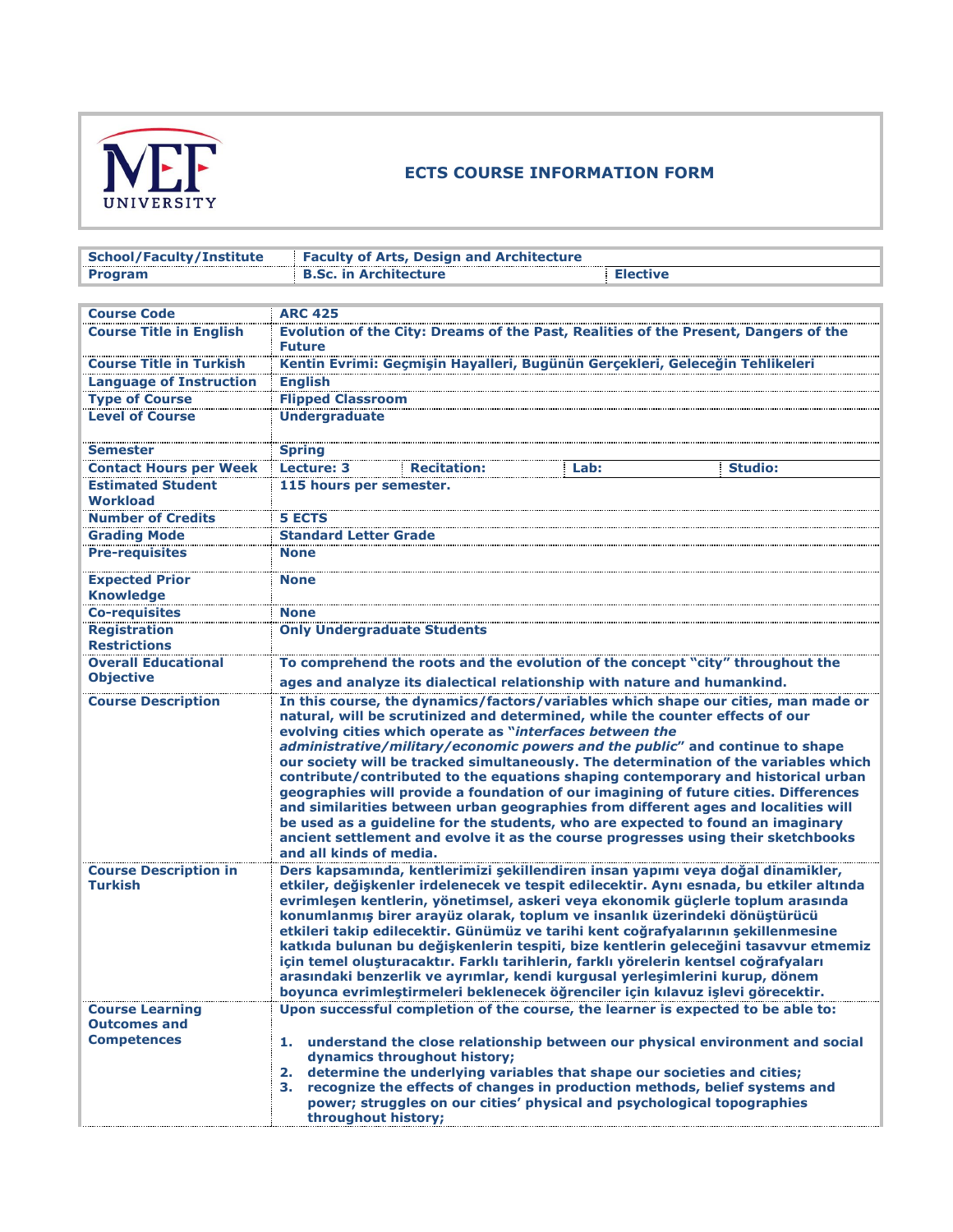| 4. imagine the future of our cities based on contemporary social and<br>environmental data.                                                                                                                                                                                                                  |                         |                                                      |
|--------------------------------------------------------------------------------------------------------------------------------------------------------------------------------------------------------------------------------------------------------------------------------------------------------------|-------------------------|------------------------------------------------------|
| <b>Relation to Program Outcomes and Competences:</b><br><b>S=Supportive</b><br>N=None                                                                                                                                                                                                                        | <b>H=Highly Related</b> |                                                      |
| <b>Program Outcomes and Competences</b>                                                                                                                                                                                                                                                                      | <b>Level</b>            | <b>Assessed by</b>                                   |
|                                                                                                                                                                                                                                                                                                              | N/S/H                   | Exam, Project,<br>HW, Lab,<br>Presentation, etc.     |
| 1. Ability to read, write and speak effectively in Turkish and English, equivalent<br>to a B2 European Language Passport Level in English.                                                                                                                                                                   | S                       |                                                      |
| 2. Ability to question and interpret ideas considering diverse points of view;<br>gather and use data, develop concepts related to people, places and the<br>environment, and make individual decisions.                                                                                                     | н                       | HW, Project,<br><b>Discussions</b>                   |
| 3. Ability to use appropriate graphical methods including freehand and digital<br>drawing techniques, (ECDL advanced) in order to develop ideas in addition to<br>communicate the process of design.                                                                                                         | S                       | HW, Project,<br>Presentations                        |
| 4. Ability to use fundamental principles of architectural design considering the<br>place, climate, people, society as factors, and simultaneously express present<br>principles in relevant precedents.                                                                                                     | S                       |                                                      |
| 5. Understanding of architectural principles belonging to global and local cultures<br>shaped by the climatic, technological, socioeconomic, cultural factors, in addition<br>to principles of historic preservation while developing architectural and urban<br>design projects.                            | S                       |                                                      |
| 6. Understanding the theories and methods used to describe the relationship<br>between human behavior and physical environment; and concurrently<br>understanding different needs, values, behavioral norms, social and spatial<br>patterns of different cultures.                                           | н                       | HW, Project,<br>Presentations,<br><b>Discussions</b> |
| 7. Ability to apply various stages of design processes considering the client and<br>user needs, which include space and equipment requirements besides site<br>conditions and relevant laws and standards.                                                                                                  | N                       |                                                      |
| 8. Understanding the role of applied research in determining function, form and<br>systems and their impact on human conditions and behavior.                                                                                                                                                                | S                       |                                                      |
| 9. Understanding of the basic principles of static and dynamic structural behavior<br>that withstand gravity and lateral forces, in addition to the evolution and<br>applications of structural systems.                                                                                                     | N                       |                                                      |
| 10. Ability to apply the principles of sustainability in architectural and urban<br>design projects that aim to preserve the natural and historic resources and<br>provide healthful environments.                                                                                                           | S                       |                                                      |
| 11. Ability to apply the fundamental principles of building and safety systems<br>such as mechanical, electrical, fire prevention, vertical circulation additionally to<br>principles of accessibility into the design of buildings.                                                                         | N                       |                                                      |
| 12. Understanding the basic principles in the selection of materials, products,<br>components and assemblies, based on their characteristics together with their<br>performance, including their environmental impact and reuse possibilities.                                                               | N                       |                                                      |
| 13. Ability to produce a comprehensive architectural project from the schematic<br>design phase to design development phase, while integrating structural systems,<br>life safety and sustainability principles.                                                                                             | N                       |                                                      |
| 14. Understanding the principles of environmental systems such as energy<br>preservation, active and passive heating and cooling systems, air quality, solar<br>orientation, day lighting and artificial illumination, and acoustics; in addition to<br>the use of appropriate performance assessment tools. | N                       |                                                      |
| 15. Ability to choose appropriate materials, products and components in the<br>implementation of design building envelope systems.                                                                                                                                                                           | N                       |                                                      |
| 16. Ability to understand the principles and concepts of different fields in<br>multidisciplinary design processes and the ability to work in collaboration with<br>others as a member of the design team.                                                                                                   | N                       |                                                      |
| 17. Understanding the responsibility of the architect to organize and lead design<br>and construction processes considering the environmental, social and aesthetic<br>issues of the society.                                                                                                                | N                       |                                                      |
| 18. Understanding the legal to responsibilities of the architect of the architect<br>effecting the design and construction of a building such as public health and                                                                                                                                           | N                       |                                                      |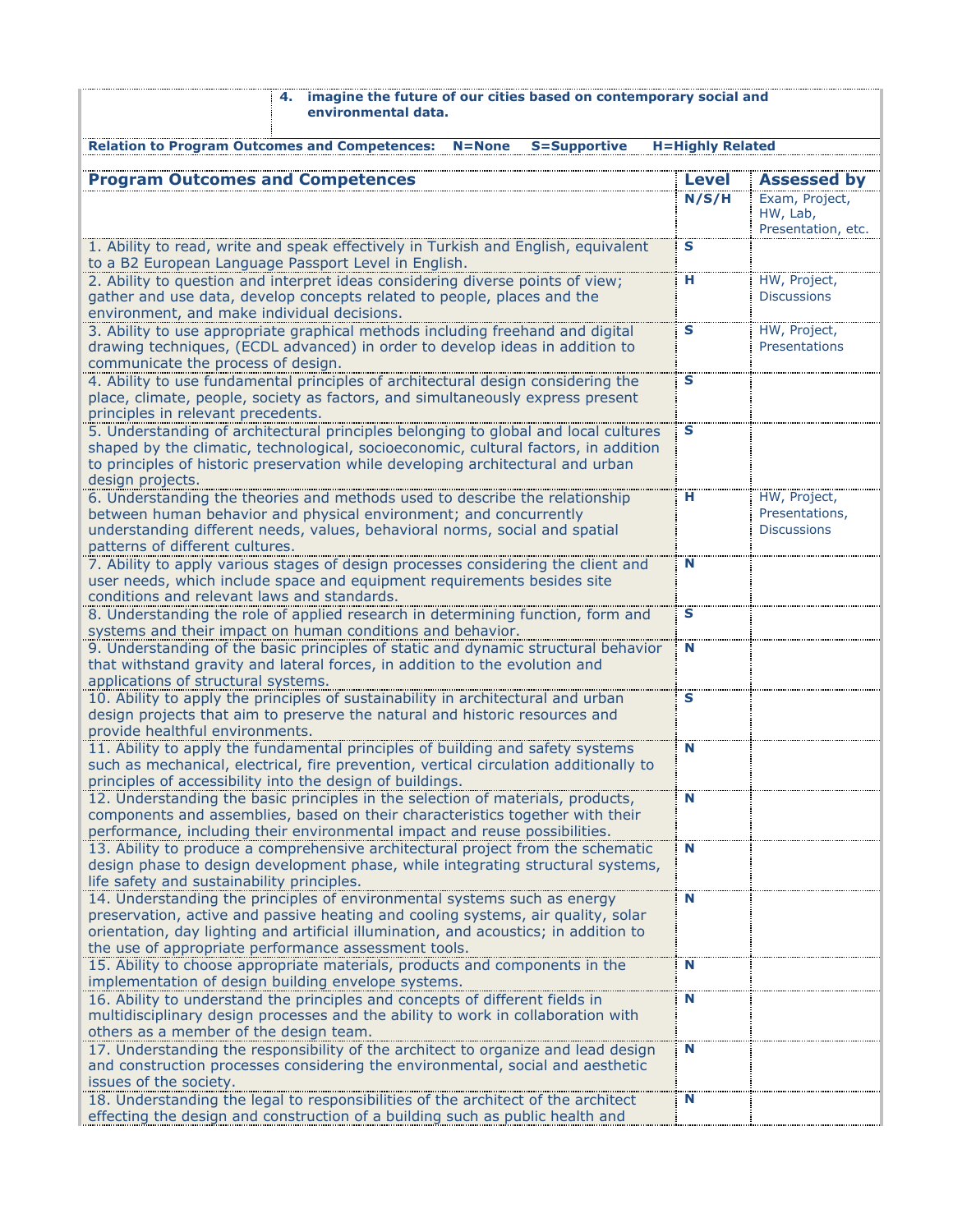|                                                   |                                                                                                                                                    | safety; accessibility, preservation, building codes and regulations as well as user    |   |  |  |
|---------------------------------------------------|----------------------------------------------------------------------------------------------------------------------------------------------------|----------------------------------------------------------------------------------------|---|--|--|
| rights.                                           |                                                                                                                                                    |                                                                                        |   |  |  |
|                                                   |                                                                                                                                                    | 19. Ability to understand the ethical issues involved in the design and                | N |  |  |
|                                                   |                                                                                                                                                    | construction of buildings and provide services for the benefit of the society. In      |   |  |  |
| that contribute to the well being of the society. |                                                                                                                                                    | addition to the ability to act with social responsibility in global and local scales   |   |  |  |
|                                                   |                                                                                                                                                    | 20. Understanding the methods for competing for commissions, selecting                 | N |  |  |
|                                                   |                                                                                                                                                    | consultants and assembling teams, recommending project delivery methods,               |   |  |  |
|                                                   |                                                                                                                                                    | which involve financial management and business planning, time management,             |   |  |  |
| risk management, mediation and arbitration.       |                                                                                                                                                    |                                                                                        |   |  |  |
|                                                   |                                                                                                                                                    |                                                                                        |   |  |  |
|                                                   |                                                                                                                                                    |                                                                                        |   |  |  |
| <b>Prepared by and date</b>                       |                                                                                                                                                    | <b>İrem Korkmaz 11.03.2020</b>                                                         |   |  |  |
|                                                   |                                                                                                                                                    |                                                                                        |   |  |  |
| Semester                                          |                                                                                                                                                    | <b>Spring 2019-2020</b>                                                                |   |  |  |
| <b>Name of Instructor</b>                         |                                                                                                                                                    |                                                                                        |   |  |  |
|                                                   |                                                                                                                                                    | Çağrı Küçükay                                                                          |   |  |  |
| <b>Course Contents</b>                            | Wee                                                                                                                                                | <b>Topic</b>                                                                           |   |  |  |
|                                                   | k                                                                                                                                                  |                                                                                        |   |  |  |
|                                                   | 1.                                                                                                                                                 | <b>Inside &amp; Outside / Borders &amp; Walls</b>                                      |   |  |  |
|                                                   |                                                                                                                                                    | <b>Meaning of Space / Production of Territory</b>                                      |   |  |  |
|                                                   |                                                                                                                                                    | The Roots & Idea of the City                                                           |   |  |  |
|                                                   | 2.                                                                                                                                                 | Humanity's Awe of the Heavens (Göbeklitepe)                                            |   |  |  |
|                                                   |                                                                                                                                                    | <b>The Neolithic Revolution</b>                                                        |   |  |  |
|                                                   |                                                                                                                                                    | Proto-Cities (Jericho-Çatalhöyük-Eridu)                                                |   |  |  |
|                                                   | з.                                                                                                                                                 | <b>Urbanization in the Pre-Industrial Era I</b>                                        |   |  |  |
|                                                   | 4.                                                                                                                                                 | <b>Urbanization in the Pre-Industrial Era II</b>                                       |   |  |  |
|                                                   | 5.                                                                                                                                                 | <b>Urbanization in the Industrial Era I</b>                                            |   |  |  |
|                                                   | 6.                                                                                                                                                 | Urbanization in the Industrial Era II                                                  |   |  |  |
|                                                   | 7.                                                                                                                                                 | Urbanization in the Industrial Era III                                                 |   |  |  |
|                                                   | 8.                                                                                                                                                 | <b>Urbanization in the Post-Industrial Era I</b>                                       |   |  |  |
|                                                   | 9.                                                                                                                                                 | <b>Urbanization in the Post-Industrial Era II</b>                                      |   |  |  |
|                                                   | 10.                                                                                                                                                | <b>Contemporary Urban Geographies / Fragmented Cities</b>                              |   |  |  |
|                                                   | 11.                                                                                                                                                | <b>Contemporary Urban Geographies / Cities as Battleground</b>                         |   |  |  |
|                                                   | 12.                                                                                                                                                | <b>Contemporary Urban Geographies / Nature vs Cities</b>                               |   |  |  |
|                                                   | 13.                                                                                                                                                | <b>Imagining Urban Futures I</b>                                                       |   |  |  |
|                                                   | 14.                                                                                                                                                | <b>Imagining Urban Futures II</b>                                                      |   |  |  |
|                                                   | 15.                                                                                                                                                | <b>Final Examination Period</b>                                                        |   |  |  |
|                                                   | 16.                                                                                                                                                | <b>Final Examination Period</b>                                                        |   |  |  |
| <b>Required/Recommende</b>                        |                                                                                                                                                    | <b>Recommended Readings:</b>                                                           |   |  |  |
| d<br><b>Readings</b>                              |                                                                                                                                                    | Norwich, J.J. (2014) Cities That Shaped the Ancient World, Thames & Hudson             |   |  |  |
|                                                   |                                                                                                                                                    | Norberg-Schulz, C. (1988) Architecture: Meaning and Space, Rizzoli International Publ. |   |  |  |
|                                                   | Soja, E.W. (2000) Postmetropolis: Critical Studies of Cities and Regions, Blackwell Press                                                          |                                                                                        |   |  |  |
|                                                   |                                                                                                                                                    | Bauman, Z. (1998) Globalization: The Human Consequences, Columbia University Press     |   |  |  |
|                                                   |                                                                                                                                                    | Picon, A. (2010) Digital Culture in Architecture, Princeton University Press           |   |  |  |
|                                                   |                                                                                                                                                    | Fitzpatrick, J. (2009) The Idea of the City: Early-Modern, Modern and Post-Modern      |   |  |  |
|                                                   | Locations and Communities, Cambridge Scholars Publ.<br>Koonings, K., Kruijt, D. (ed) (2007) Fractured Cities: Social Exclusion, Urban Violence and |                                                                                        |   |  |  |
|                                                   | Contested Spaces, Zed Books Ltd.                                                                                                                   |                                                                                        |   |  |  |
|                                                   | Sorkin, M. (ed) (2005) Against the Wall, The New Press                                                                                             |                                                                                        |   |  |  |
|                                                   |                                                                                                                                                    |                                                                                        |   |  |  |
|                                                   |                                                                                                                                                    |                                                                                        |   |  |  |
|                                                   |                                                                                                                                                    | Required readings for weekly discussions will be posted on Blackboard.                 |   |  |  |
| <b>Teaching Methods</b>                           |                                                                                                                                                    | Slideshow, movie, discussion and reading.                                              |   |  |  |
| <b>Homework and Projects</b>                      |                                                                                                                                                    | <b>Sketchbook Assignments, Pre-Lecture Preparation, Final Presentation</b>             |   |  |  |
| <b>Laboratory Work</b>                            |                                                                                                                                                    |                                                                                        |   |  |  |
| <b>Computer Use</b>                               | Yes                                                                                                                                                |                                                                                        |   |  |  |
| Other Activities                                  |                                                                                                                                                    |                                                                                        |   |  |  |